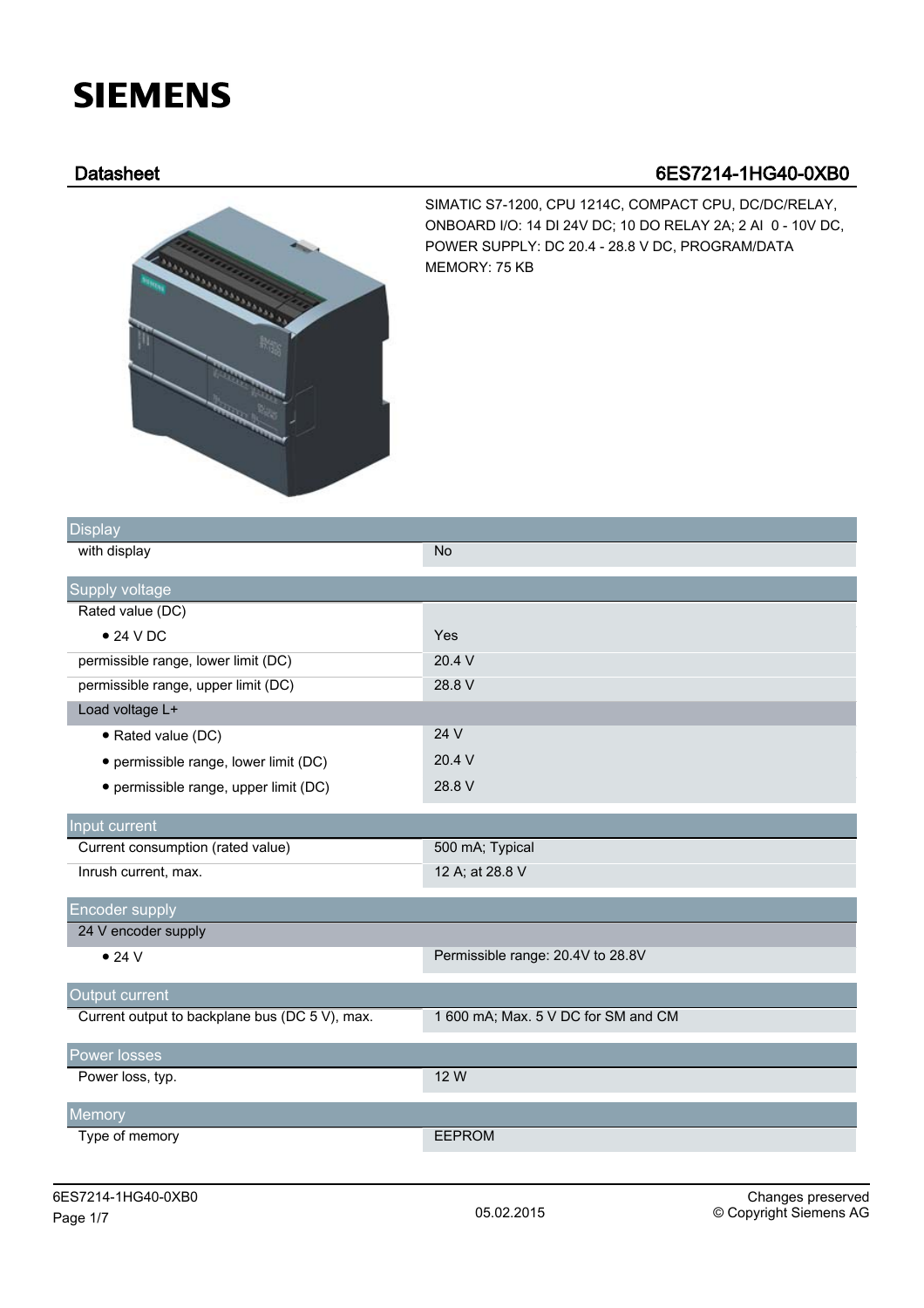| Usable memory for user data                          | 75 kbyte                                                  |
|------------------------------------------------------|-----------------------------------------------------------|
| Work memory                                          |                                                           |
| • Integrated                                         | 100 kbyte                                                 |
| · expandable                                         | No                                                        |
| Load memory                                          |                                                           |
| • Integrated                                         | 4 Mbyte                                                   |
| · Plug-in (SIMATIC Memory Card), max.                | 2 Gbyte; with SIMATIC memory card                         |
| Backup                                               |                                                           |
| $\bullet$ present                                    | Yes; maintenance-free                                     |
| • without battery                                    | Yes                                                       |
|                                                      |                                                           |
| CPU processing times                                 |                                                           |
| for bit operations, typ.                             | 0.085 µs; / Operation                                     |
| for word operations, typ.                            | 1.7 µs; / Operation                                       |
| for floating point arithmetic, typ.                  | 2.3 µs; / Operation                                       |
| <b>CPU-blocks</b>                                    |                                                           |
| Number of blocks (total)                             | DBs, FCs, FBs, counters and timers. The maximum number of |
|                                                      | addressable blocks ranges from 1 to 65535. There is no    |
|                                                      | restriction, the entire working memory can be used        |
| <b>OB</b>                                            |                                                           |
| • Number, max.                                       | Limited only by RAM for code                              |
| Data areas and their retentivity                     |                                                           |
| retentive data area in total (incl. times, counters, | 10 kbyte                                                  |
| flags), max.                                         |                                                           |
| Flag                                                 |                                                           |
| · Number, max.                                       | 8 kbyte; Size of bit memory address area                  |
|                                                      |                                                           |
| Address area                                         |                                                           |
| I/O address area                                     |                                                           |
| • Inputs                                             | 1 024 byte                                                |
| • Outputs                                            | 1 024 byte                                                |
| Process image                                        |                                                           |
| · Inputs, adjustable                                 | 1 kbyte                                                   |
| · Outputs, adjustable                                | 1 kbyte                                                   |
| Hardware configuration                               |                                                           |
| Number of modules per system, max.                   | 3 comm. modules, 1 signal board, 8 signal modules         |
|                                                      |                                                           |
| Time of day                                          |                                                           |
| <b>Clock</b>                                         |                                                           |
| · Hardware clock (real-time clock)                   |                                                           |
|                                                      | Yes                                                       |
| • Deviation per day, max.                            | $+/-$ 60 s/month at 25 °C                                 |
| • Backup time                                        | 480 h; Typical                                            |
| <b>Digital inputs</b>                                |                                                           |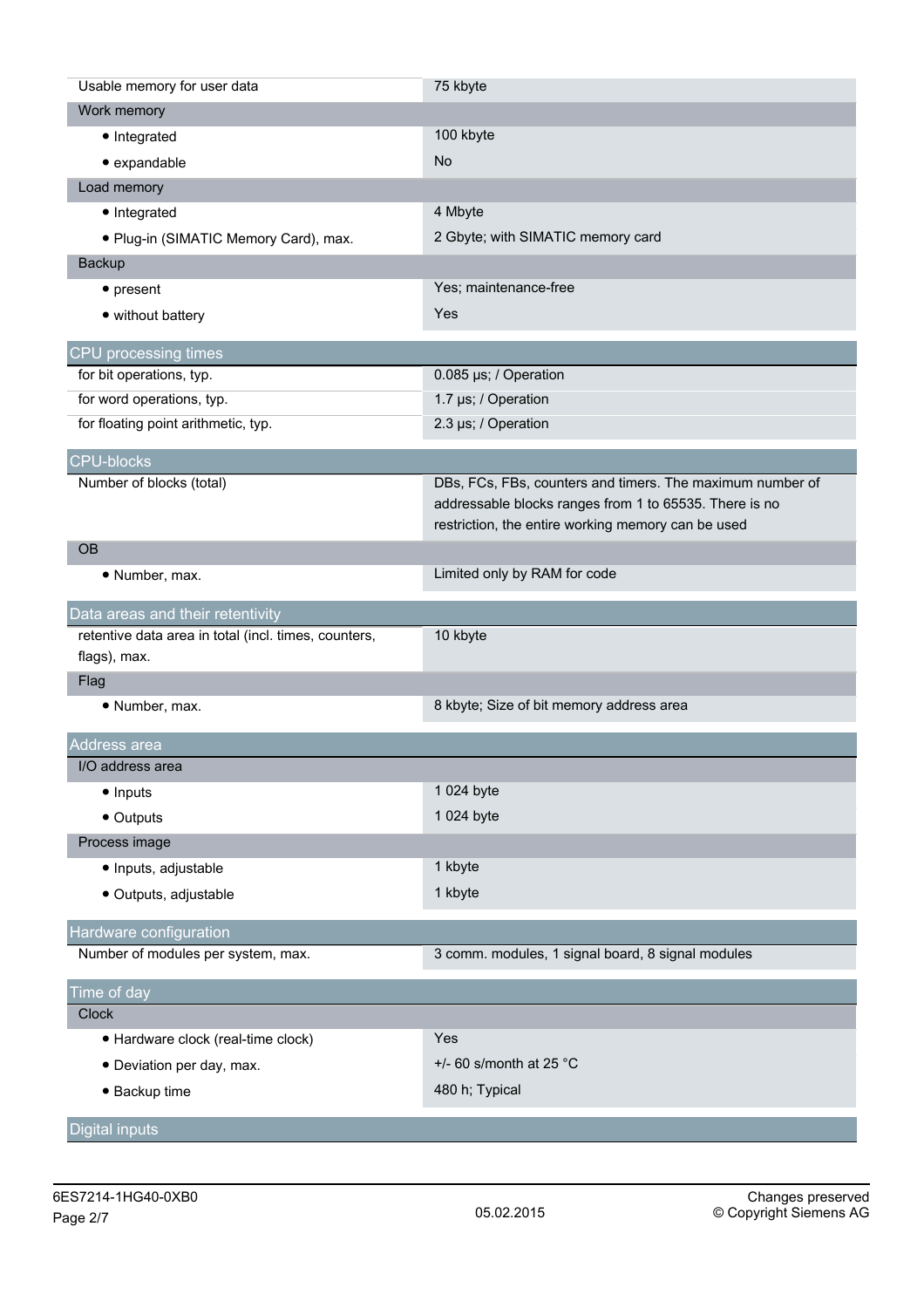| Number of digital inputs                          | 14; Integrated                                                                                                                             |
|---------------------------------------------------|--------------------------------------------------------------------------------------------------------------------------------------------|
| • of which, inputs usable for technological       | 6; HSC (High Speed Counting)                                                                                                               |
| functions                                         |                                                                                                                                            |
| integrated channels (DI)                          | 14                                                                                                                                         |
| m/p-reading                                       | Yes                                                                                                                                        |
| Number of simultaneously controllable inputs      |                                                                                                                                            |
| all mounting positions                            |                                                                                                                                            |
| $-$ up to 40 $^{\circ}$ C, max.                   | 14                                                                                                                                         |
| Input voltage                                     |                                                                                                                                            |
| • Rated value (DC)                                | 24 V                                                                                                                                       |
| • for signal "0"                                  | 5 V DC at 1 mA                                                                                                                             |
| • for signal "1"                                  | 15 VDC at 2.5 mA                                                                                                                           |
| Input current                                     |                                                                                                                                            |
| • for signal "1", typ.                            | 1 <sub>mA</sub>                                                                                                                            |
| Input delay (for rated value of input voltage)    |                                                                                                                                            |
| for standard inputs                               |                                                                                                                                            |
| - Parameterizable                                 | 0.1 / 0.2 / 0.4 / 0.8 / 1.6 / 3.2 / 6.4 / 10.0 / 12.8 / 20.0 µs; 0.05 / 0.1<br>/ 0.2 / 0.4 / 0.8 / 1.6 / 3.2 / 6.4 / 10.0 / 12.8 / 20.0 ms |
| - at "0" to "1", min.                             | $0.1 \,\mu s$                                                                                                                              |
| $-$ at "0" to "1", max.                           | 20 <sub>ms</sub>                                                                                                                           |
| for interrupt inputs                              |                                                                                                                                            |
| - Parameterizable                                 | Yes                                                                                                                                        |
| for counter/technological functions               |                                                                                                                                            |
| - Parameterizable                                 | Single phase: 3 @ 100 kHz & 3 @ 30 kHz, differential: 3 @ 80<br>kHz & 3 @ 30 kHz                                                           |
| Cable length                                      |                                                                                                                                            |
| · Cable length, shielded, max.                    | 500 m; 50 m for technological functions                                                                                                    |
| · Cable length unshielded, max.                   | 300 m; For technological functions: No                                                                                                     |
| <b>Digital outputs</b>                            |                                                                                                                                            |
| Number of digital outputs                         | 10; Relays                                                                                                                                 |
| integrated channels (DO)                          | 10                                                                                                                                         |
| short-circuit protection                          | No; to be provided externally                                                                                                              |
| Switching capacity of the outputs                 |                                                                                                                                            |
| • with resistive load, max.                       | 2A                                                                                                                                         |
| · on lamp load, max.                              | 30 W with DC, 200 W with AC                                                                                                                |
| Output delay with resistive load                  |                                                                                                                                            |
| • "0" to "1", max.                                | 10 ms; max.                                                                                                                                |
| • "1" to "0", max.                                | 10 ms; max.                                                                                                                                |
| Switching frequency                               |                                                                                                                                            |
| • of the pulse outputs, with resistive load, max. | 1 Hz                                                                                                                                       |
| Relay outputs                                     |                                                                                                                                            |
| · Max. number of relay outputs, integrated        | 10                                                                                                                                         |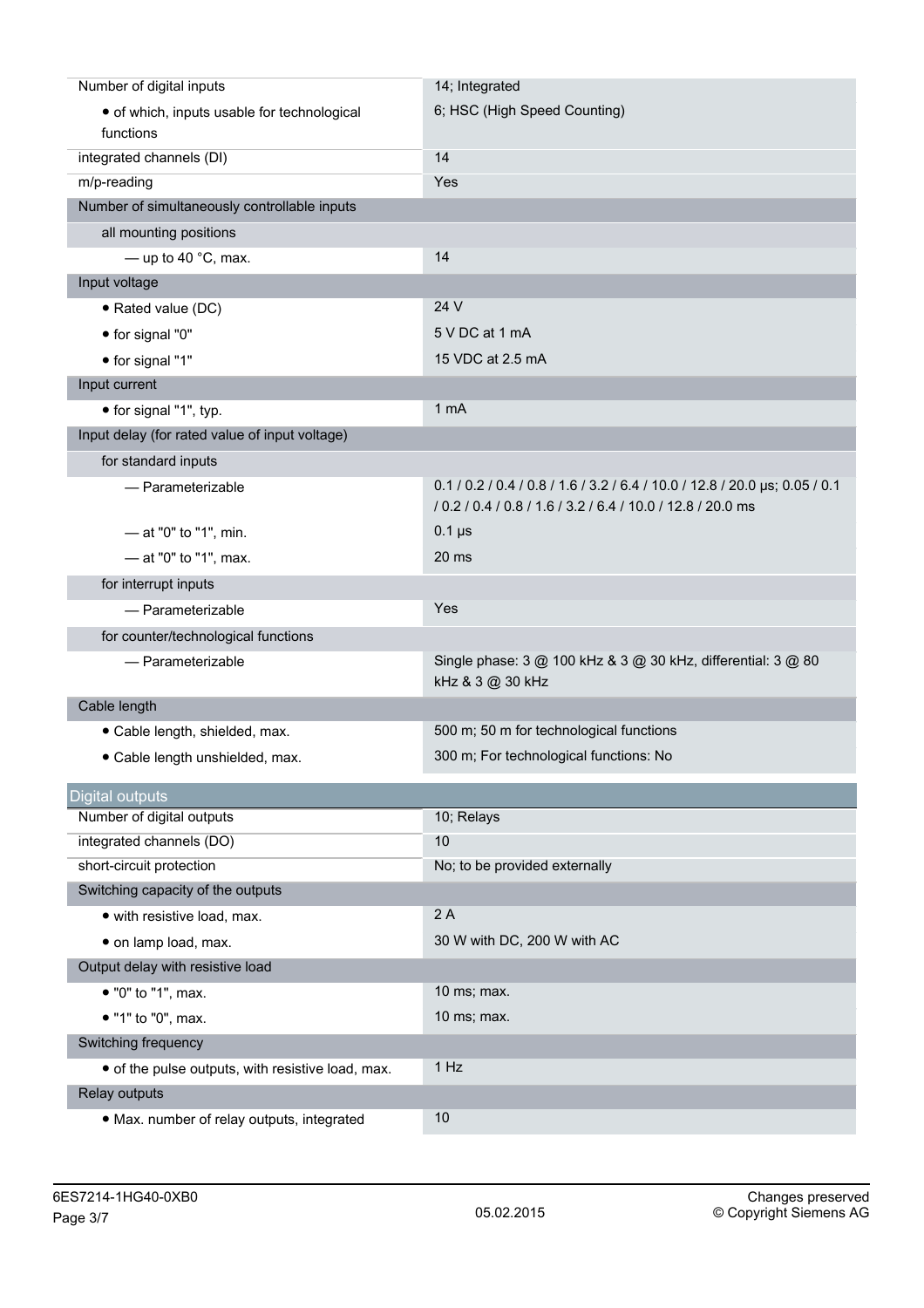| • Number of relay outputs                              | 10                                                     |
|--------------------------------------------------------|--------------------------------------------------------|
| • Number of operating cycles, max.                     | mechanically 10 million, at rated load voltage 100,000 |
| Cable length                                           |                                                        |
| · Cable length, shielded, max.                         | 500 m                                                  |
| · Cable length unshielded, max.                        | 150 m                                                  |
|                                                        |                                                        |
| Analog inputs                                          |                                                        |
| Number of analog inputs                                | $\overline{2}$                                         |
| Integrated channels (AI)                               | 2; 0 to 10 V                                           |
| Input ranges                                           |                                                        |
| $\bullet$ Voltage                                      | Yes                                                    |
| Input ranges (rated values), voltages                  |                                                        |
| $\bullet$ 0 to +10 V                                   | Yes                                                    |
| • Input resistance (0 to 10 V)                         | ≥100k ohms                                             |
| Cable length                                           |                                                        |
| · Cable length, shielded, max.                         | 100 m; twisted and shielded                            |
| Analog outputs                                         |                                                        |
| Number of analog outputs                               | 0                                                      |
|                                                        |                                                        |
| Analog value creation                                  |                                                        |
| Integration and conversion time/resolution per channel |                                                        |
| • Resolution with overrange (bit including sign),      | 10 bit                                                 |
| max.                                                   | Yes                                                    |
| • Integration time, parameterizable                    |                                                        |
| • Conversion time (per channel)                        | $625 \,\mu s$                                          |
| Encoder                                                |                                                        |
| Connectable encoders                                   |                                                        |
| • 2-wire sensor                                        | Yes                                                    |
| 1. Interface                                           |                                                        |
| Interface type                                         | <b>PROFINET</b>                                        |
| Physics                                                | Ethernet                                               |
| Isolated                                               | Yes                                                    |
| Automatic detection of transmission speed              | Yes                                                    |
| Autonegotiation                                        | Yes                                                    |
| Autocrossing                                           | Yes                                                    |
| Functionality                                          |                                                        |
| • PROFINET IO Device                                   | Yes                                                    |
| · PROFINET IO Controller                               | Yes                                                    |
| PROFINET IO Controller                                 |                                                        |
| • Prioritized startup supported                        |                                                        |
| - Number of IO Devices, max.                           | 16                                                     |
|                                                        |                                                        |
| <b>Communication functions</b>                         |                                                        |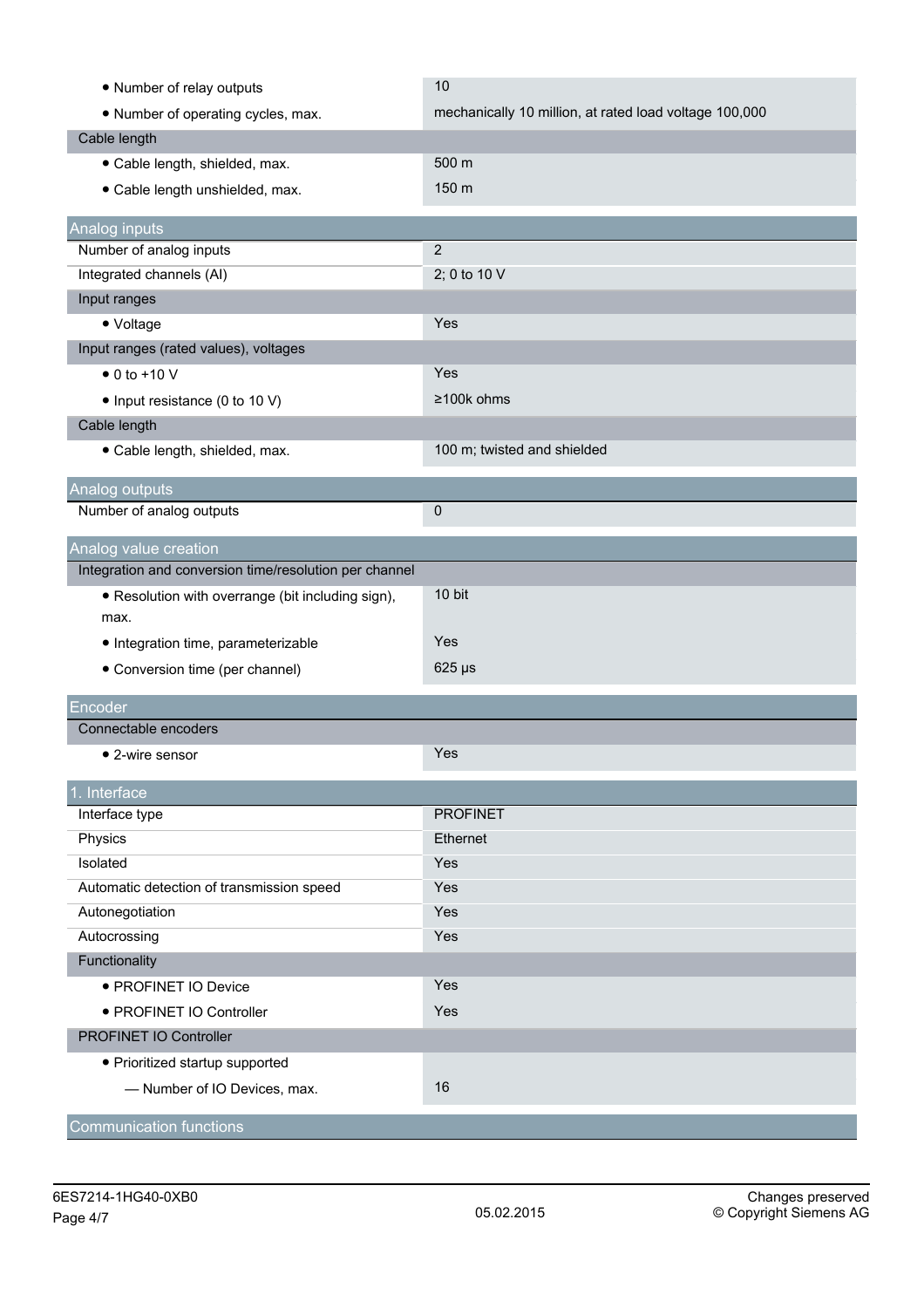| Yes<br>• supported<br>Yes<br>$\bullet$ as server<br>Yes<br>• As client<br>Open IE communication |  |
|-------------------------------------------------------------------------------------------------|--|
|                                                                                                 |  |
|                                                                                                 |  |
|                                                                                                 |  |
|                                                                                                 |  |
| Yes<br>$\bullet$ TCP/IP                                                                         |  |
| Yes<br>• ISO-on-TCP (RFC1006)                                                                   |  |
| Yes<br>$\bullet$ UDP                                                                            |  |
| Web server                                                                                      |  |
| Yes<br>• supported                                                                              |  |
| Yes<br>• User-defined websites                                                                  |  |
| est commissioning functions                                                                     |  |
| Status/control                                                                                  |  |
| Yes<br>• Status/control variable                                                                |  |
| Inputs/outputs, memory bits, DBs, distributed I/Os, timers,<br>• Variables<br>counters          |  |
| Forcing                                                                                         |  |
| Yes<br>• Forcing                                                                                |  |
| Diagnostic buffer                                                                               |  |
| Yes<br>$\bullet$ present                                                                        |  |
| <b>Traces</b>                                                                                   |  |
| 2; Up to 512 KB of data per trace are possible<br>• Number of configurable Traces               |  |
| <b>Integrated Functions</b>                                                                     |  |
| Number of counters<br>$6\phantom{1}$                                                            |  |
| 100 kHz<br>Counter frequency (counter) max.                                                     |  |
| Frequency meter<br>Yes                                                                          |  |
| controlled positioning<br>Yes                                                                   |  |
| PID controller<br>Yes                                                                           |  |
| Number of alarm inputs<br>4                                                                     |  |
| Number of pulse outputs<br>$\overline{4}$                                                       |  |
| Galvanic isolation                                                                              |  |
| Galvanic isolation digital inputs                                                               |  |
| 500V AC for 1 minute<br>· Galvanic isolation digital inputs                                     |  |
| $\mathbf{1}$<br>• between the channels, in groups of                                            |  |
| Galvanic isolation digital outputs                                                              |  |
| Relays<br>· Galvanic isolation digital outputs                                                  |  |
| <b>No</b><br>• between the channels                                                             |  |
| Permissible potential difference                                                                |  |
| between different circuits<br>500 V DC between 24 V DC and 5 V DC                               |  |
| <b>EMC</b>                                                                                      |  |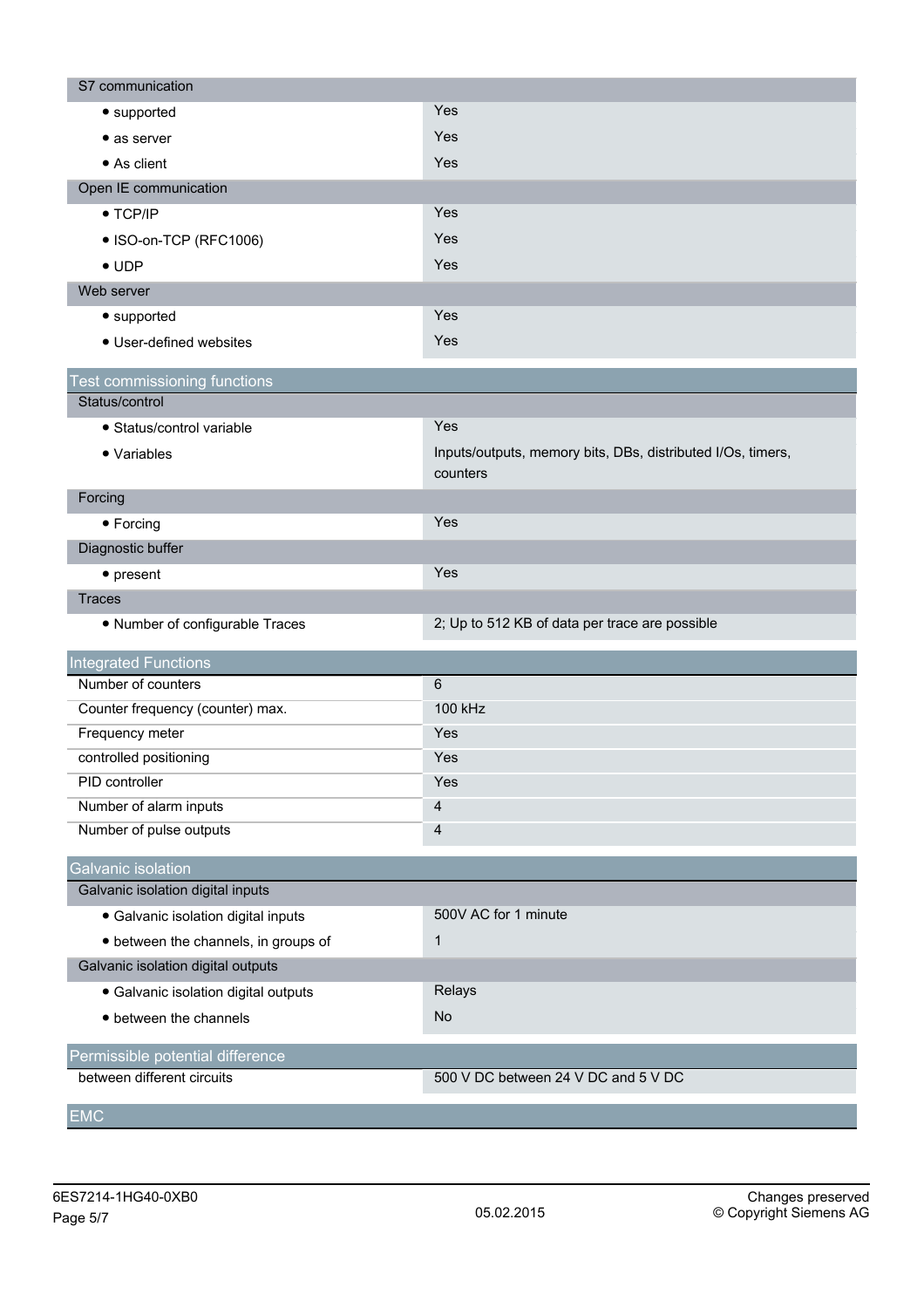| Interference immunity against discharge of static electricity                            |                                                                                                                   |
|------------------------------------------------------------------------------------------|-------------------------------------------------------------------------------------------------------------------|
| • Interference immunity against discharge of<br>static electricity acc. to IEC 61000-4-2 | Yes                                                                                                               |
| - Test voltage at air discharge                                                          | 8 kV                                                                                                              |
| - Test voltage at contact discharge                                                      | 6 <sub>kV</sub>                                                                                                   |
| Interference immunity to cable-borne interference                                        |                                                                                                                   |
| • Interference immunity on supply lines acc. to<br>IEC 61000-4-4                         | Yes                                                                                                               |
| • Interference immunity on signal lines acc. to<br>IEC 61000-4-4                         | Yes                                                                                                               |
| Surge immunity                                                                           |                                                                                                                   |
| • on the supply lines acc. to IEC 61000-4-5                                              | Yes                                                                                                               |
| Immunity against conducted interference induced by high-frequency fields                 |                                                                                                                   |
| • Interference immunity against high-frequency<br>radiation acc. to IEC 61000-4-6        | Yes                                                                                                               |
| Emission of radio interference acc. to EN 55 011                                         |                                                                                                                   |
| • Limit class A, for use in industrial areas                                             | Yes; Group 1                                                                                                      |
| • Limit class B, for use in residential areas                                            | Yes; When appropriate measures are used to ensure compliance<br>with the limits for Class B according to EN 55011 |
| Degree and class of protection                                                           |                                                                                                                   |
| Degree of protection to EN 60529                                                         |                                                                                                                   |
| $\bullet$ IP20                                                                           | Yes                                                                                                               |
| Standards, approvals, certificates                                                       |                                                                                                                   |
| CE mark                                                                                  | Yes                                                                                                               |
| UL approval                                                                              | Yes                                                                                                               |
| cULus                                                                                    | Yes                                                                                                               |
| RCM (formerly C-TICK)                                                                    | Yes                                                                                                               |
| FM approval                                                                              | Yes                                                                                                               |
| Marine approval                                                                          |                                                                                                                   |
| • Marine approval                                                                        | Yes                                                                                                               |
| <b>Ambient conditions</b>                                                                |                                                                                                                   |
| Free fall                                                                                |                                                                                                                   |
| • Drop height, max. (in packaging)                                                       | 0.3 m; five times, in dispatch package                                                                            |
| Ambient temperature in operation                                                         |                                                                                                                   |
| · during operating phase, minimum                                                        | $-20 °C$                                                                                                          |
| • <sub>max.</sub>                                                                        | 60 °C                                                                                                             |
| · horizontal installation, min.                                                          | $-20 °C$                                                                                                          |
| • horizontal installation, max.                                                          | 60 °C                                                                                                             |
| • vertical installation, min.                                                            | $-20 °C$                                                                                                          |
| • vertical installation, max.                                                            | 50 °C                                                                                                             |
| Storage/transport temperature                                                            |                                                                                                                   |
| $\bullet$ Min.                                                                           | -40 $^{\circ}$ C                                                                                                  |
|                                                                                          |                                                                                                                   |